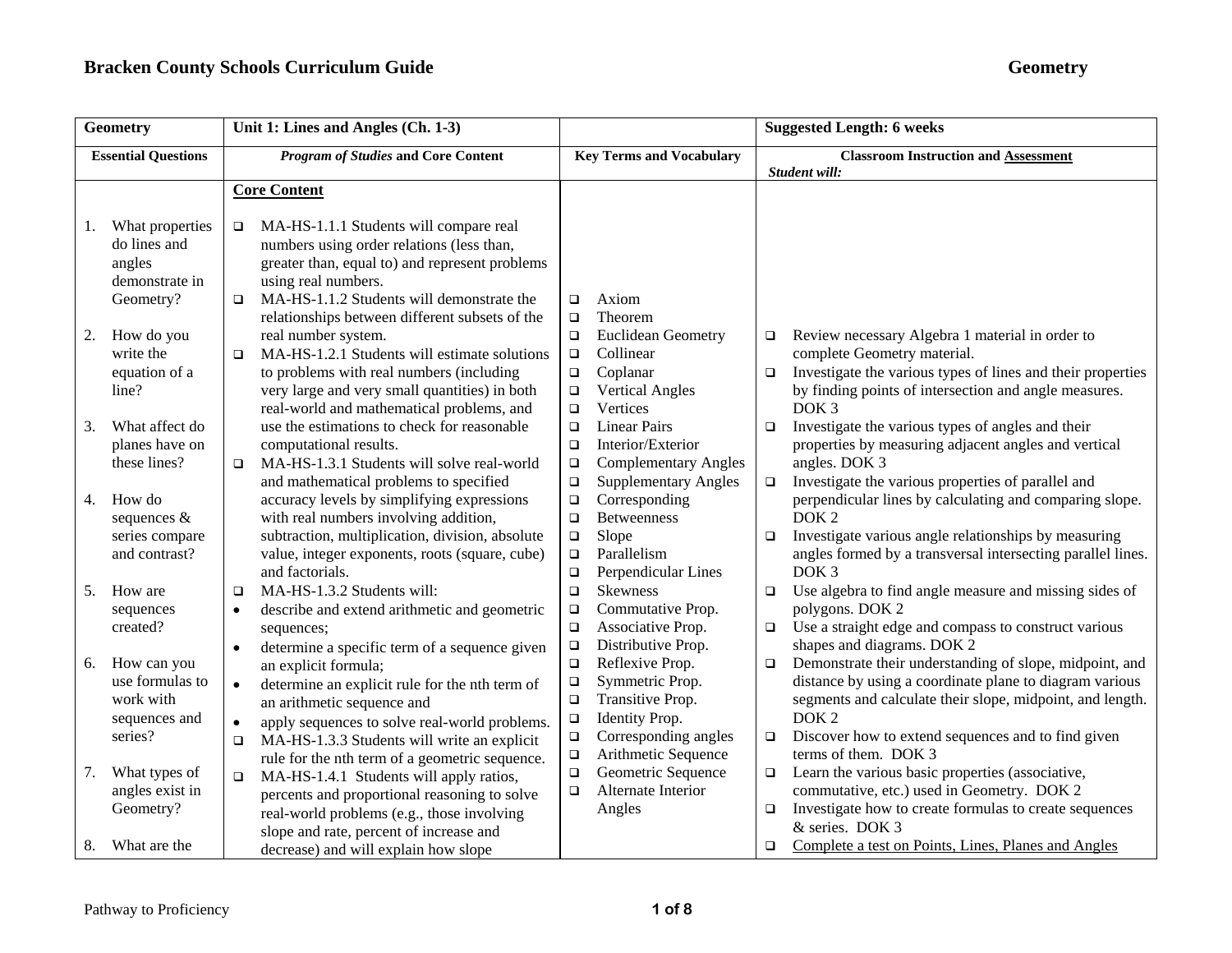| <b>Geometry</b>            | Unit 1: Lines and Angles (Ch. 1-3)                                                                  | <b>Suggested Length: 6 weeks</b> |                                                               |
|----------------------------|-----------------------------------------------------------------------------------------------------|----------------------------------|---------------------------------------------------------------|
| <b>Essential Questions</b> | <b>Program of Studies and Core Content</b>                                                          | <b>Key Terms and Vocabulary</b>  | <b>Classroom Instruction and Assessment</b>                   |
| similarities and           | determines a rate of change in linear functions                                                     |                                  | Student will:<br>(Chapter 1) CLA DOK 3                        |
| differences                | representing real-world problems.                                                                   |                                  | Complete a test on sequences and series CLA DOK 3<br>$\Box$   |
| between                    | MA-HS-1.5.1 Students will identify real<br>$\Box$                                                   |                                  | Complete a test on Parallel and Perpendicular Lines<br>$\Box$ |
| polygons and               | number properties (commutative properties of                                                        |                                  | (Chapter 3) CLA DOK 3                                         |
| circles?                   | addition and multiplication, associative                                                            |                                  |                                                               |
|                            | properties of addition and multiplication,                                                          |                                  |                                                               |
| How are<br>9.              | distributive property of multiplication over                                                        |                                  |                                                               |
| polygons and               | addition and subtraction, identity properties of                                                    |                                  |                                                               |
| circles                    | addition and multiplication and inverse                                                             |                                  |                                                               |
| different?                 | properties of addition and multiplication)                                                          |                                  |                                                               |
|                            | when used to justify a given step in                                                                |                                  |                                                               |
| 10. How do you             | simplifying an expression or solving an                                                             |                                  |                                                               |
| solve systems of           | equation.                                                                                           |                                  |                                                               |
| equations?                 | MA-HS-1.5.2 Students will use equivalence<br>$\Box$                                                 |                                  |                                                               |
|                            | relations (reflexive, symmetric, transitive).                                                       |                                  |                                                               |
|                            | MA-HS-2.2.1 Students will continue to apply<br>$\Box$                                               |                                  |                                                               |
|                            | to both real-world and mathematical problems                                                        |                                  |                                                               |
|                            | U.S. customary and metric systems of                                                                |                                  |                                                               |
|                            | measurement.                                                                                        |                                  |                                                               |
|                            | MA-HS-3.1.1 Students will analyze and apply<br>$\Box$<br>spatial relationships (not using Cartesian |                                  |                                                               |
|                            | coordinates) among points, lines, and planes                                                        |                                  |                                                               |
|                            | (e.g., betweenness of points, midpoint,                                                             |                                  |                                                               |
|                            | segment length, collinear, coplanar, parallel,                                                      |                                  |                                                               |
|                            | perpendicular, skew). DOK 2                                                                         |                                  |                                                               |
|                            | MA-HS-3.1.2 Students will use spatial<br>▫                                                          |                                  |                                                               |
|                            | relationships to prove basic theorems.                                                              |                                  |                                                               |
|                            | MA-HS-3.1.3 Students will analyze and apply<br>$\Box$                                               |                                  |                                                               |
|                            | angle relationships (e.g., linear pairs, vertical,                                                  |                                  |                                                               |
|                            | complementary, supplementary,                                                                       |                                  |                                                               |
|                            | corresponding, and alternate interior angles)                                                       |                                  |                                                               |
|                            | in real-world or mathematical problems. DOK                                                         |                                  |                                                               |
|                            | $\mathfrak{D}$                                                                                      |                                  |                                                               |
|                            | MA-HS-3.1.4 Students will use angle<br>$\Box$                                                       |                                  |                                                               |
|                            | relationships to prove basic theorems.                                                              |                                  |                                                               |
|                            | MA-HA-3.1.5 Students will classify and<br>$\Box$                                                    |                                  |                                                               |
|                            | apply properties of two-dimensional                                                                 |                                  |                                                               |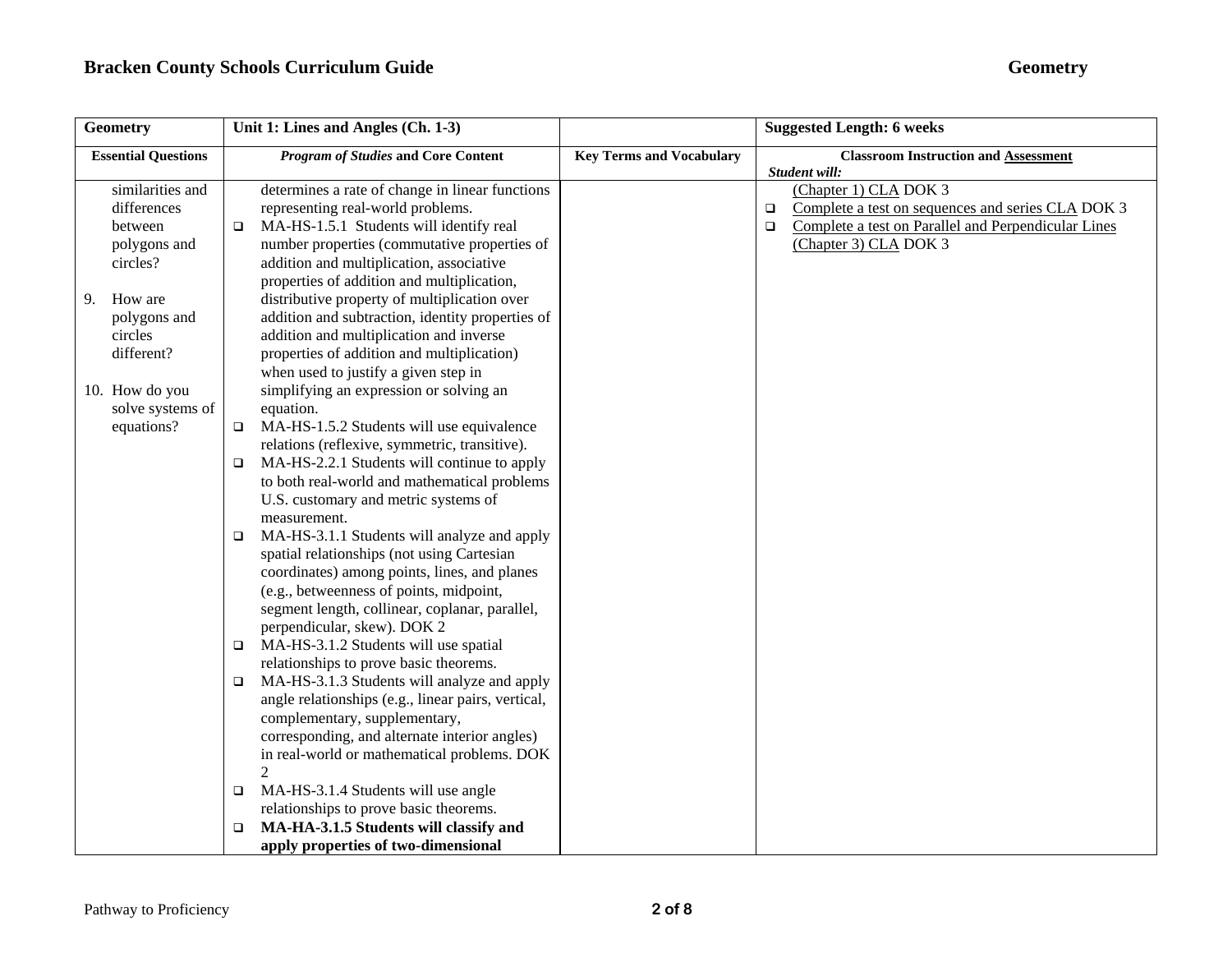| <b>Geometry</b>            | Unit 1: Lines and Angles (Ch. 1-3)               |                                 | <b>Suggested Length: 6 weeks</b>            |
|----------------------------|--------------------------------------------------|---------------------------------|---------------------------------------------|
| <b>Essential Questions</b> | <b>Program of Studies and Core Content</b>       | <b>Key Terms and Vocabulary</b> | <b>Classroom Instruction and Assessment</b> |
|                            |                                                  |                                 | Student will:                               |
|                            | geometric figures (e.g., number of sides,        |                                 |                                             |
|                            | vertices, length of sides, sum of interior and   |                                 |                                             |
|                            | exterior angle measures). DOK 2                  |                                 |                                             |
|                            | MA-HS-3.1.6 Students will know the<br>□          |                                 |                                             |
|                            | definitions and basic properties of a circle and |                                 |                                             |
|                            | will use them to prove basic theorems and        |                                 |                                             |
|                            | solve problems.                                  |                                 |                                             |
|                            | MA-HS-3.3.1 Students will apply algebraic<br>□   |                                 |                                             |
|                            | concepts and graphing in the coordinate          |                                 |                                             |
|                            | plane to analyze and solve problems (e.g.,       |                                 |                                             |
|                            | finding the final coordinates for a specified    |                                 |                                             |
|                            | polygon, midpoints, betweenness of points,       |                                 |                                             |
|                            | parallel and perpendicular lines, the            |                                 |                                             |
|                            | distance between two points, the slope of a      |                                 |                                             |
|                            | segment). DOK 2                                  |                                 |                                             |
|                            | MA-HS-3.4.1 Students will identify<br>$\Box$     |                                 |                                             |
|                            | definitions, axioms, and theorems, explain the   |                                 |                                             |
|                            | necessity of, them and give examples of          |                                 |                                             |
|                            | definitions them.                                |                                 |                                             |
|                            | MA-HS-3.4.3 Students will be able to<br>□        |                                 |                                             |
|                            | perform constructions such as a line parallel    |                                 |                                             |
|                            | to a given line through a point not on the line, |                                 |                                             |
|                            | the perpendicular bisector of a line segment     |                                 |                                             |
|                            | and the bisector of an angle.                    |                                 |                                             |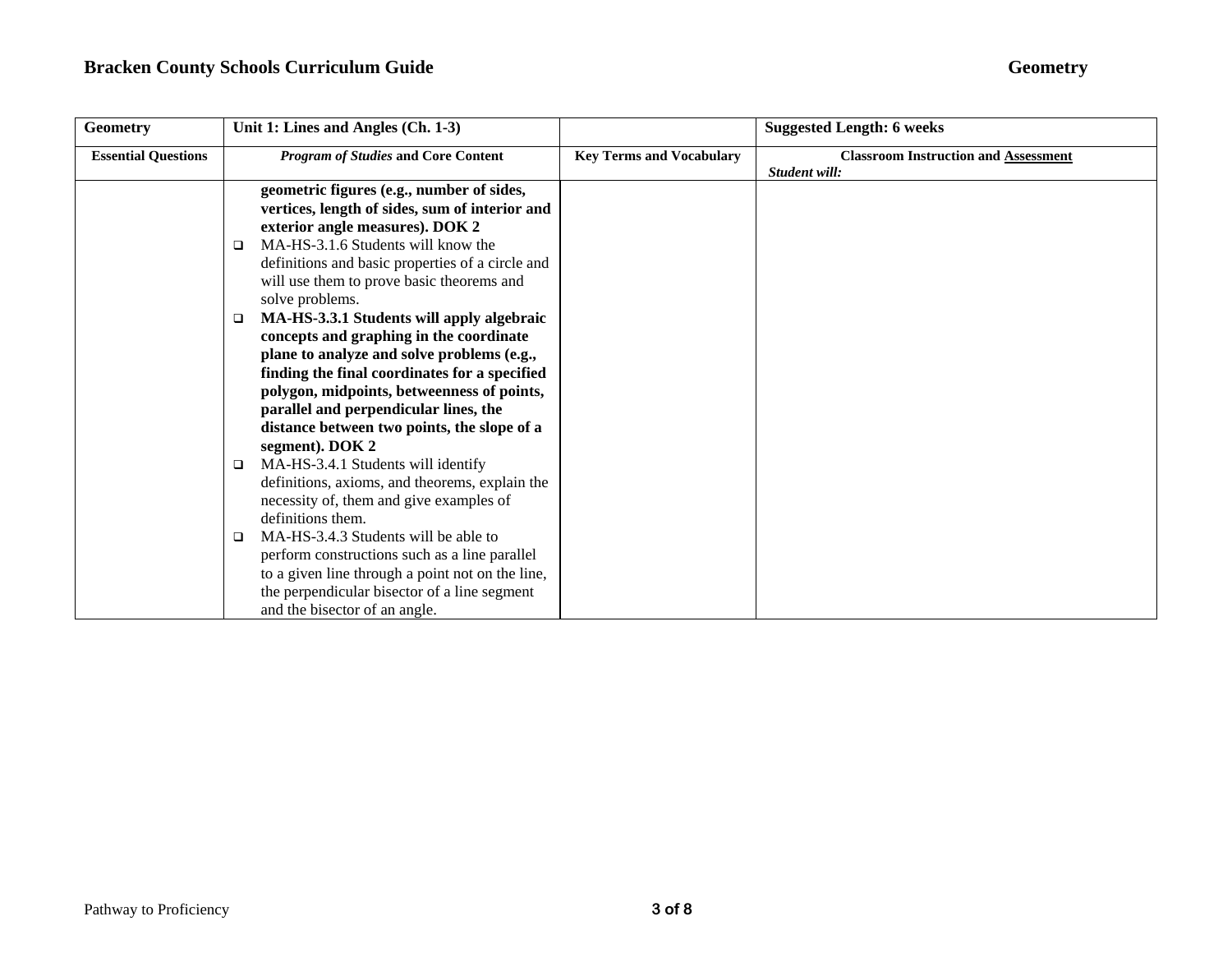| Geometry                                                                                                | Unit 2: Triangles (Ch. 4-7)                                                                                                                                                                                                                                                                                                                   |                                                                                                                                                     | <b>Suggested Length: 12 weeks</b>                                                                                                                                                                                                                                                                                                                                                                                                      |  |
|---------------------------------------------------------------------------------------------------------|-----------------------------------------------------------------------------------------------------------------------------------------------------------------------------------------------------------------------------------------------------------------------------------------------------------------------------------------------|-----------------------------------------------------------------------------------------------------------------------------------------------------|----------------------------------------------------------------------------------------------------------------------------------------------------------------------------------------------------------------------------------------------------------------------------------------------------------------------------------------------------------------------------------------------------------------------------------------|--|
| <b>Essential Questions</b>                                                                              | <b>Program of Studies and Core Content</b>                                                                                                                                                                                                                                                                                                    | <b>Key Terms and Vocabulary</b>                                                                                                                     | <b>Classroom Instruction and Assessment</b>                                                                                                                                                                                                                                                                                                                                                                                            |  |
|                                                                                                         | <b>Core Content</b>                                                                                                                                                                                                                                                                                                                           |                                                                                                                                                     | Student will:                                                                                                                                                                                                                                                                                                                                                                                                                          |  |
| What are the<br>1.<br>differences<br>between<br>isosceles,<br>scalene, and<br>equilateral<br>triangles? | MA-HS-1.3.1 Students will solve real-world<br>$\Box$<br>problems and mathematical problems to<br>specified accuracy levels by simplifying<br>expressions with real numbers involving<br>addition, subtraction, multiplication,<br>division, absolute value, integer exponents,<br>roots (square, cube), and factorials. DOK<br>$\overline{2}$ | Pythagorean theorem<br>$\Box$<br>Trigonometric ratios<br>$\Box$                                                                                     | Demonstrate understanding of the various types of<br>$\Box$<br>triangles, and the various properties they exhibit. DOK<br>$\mathfrak{D}$<br>Investigate the various types of triangle congruencies by<br>$\Box$<br>comparing measures of angles and sides. DOK 2<br>Investigate the various types of special segments in<br>$\Box$<br>triangles by constructing each. DOK 2<br>Demonstrate their understanding of ratios and<br>$\Box$ |  |
| What are the<br>2.<br>differences<br>between acute,<br>obtuse, right<br>and equilateral<br>Triangles?   | MA-HS-1.4.1 Students will apply ratios,<br>$\Box$<br>percents and proportional reasoning to<br>solve real-world problems (e.g., those<br>involving slope and rate, percent of<br>increase and decrease) and will explain<br>how slope determines a rate of change in                                                                          | Relationships<br>$\Box$<br>Ratio<br>$\Box$<br>Proportion<br>$\Box$<br>Sine<br>$\Box$<br>Cosine<br>$\Box$<br>Tangent<br>$\Box$<br>Rotation<br>$\Box$ | proportions by calculating the amount of fertilizer<br>needed for a field or the run of a wheelchair ramp given<br>the slope and the rise, and to otherwise solve triangles.<br>DOK <sub>3</sub><br>Investigate similarity by using the mirror method or<br>$\Box$<br>shadow method of indirect measurement to find the<br>height of the flagpole, school building and etc. DOK 3                                                      |  |
| What are angle<br>3.<br>bisectors,<br>medians,<br>altitudes, and<br>perpendicular<br>bisectors?         | linear functions representing real-world<br>problems. DOK 2<br>MA-HS-2.1.3 Students will apply<br>$\Box$<br>definitions and properties of right triangle<br>relationships (right triangle trigonometry<br>and the Pythagorean theorem) to<br>determine length and angle measures to<br>solve real-world and mathematical                      | Transitive<br>$\Box$<br>Congruence<br>$\Box$                                                                                                        | Complete a test on Congruent Triangles (Chapter 4)<br>$\Box$<br>DOK <sub>3</sub><br>Complete a test on Relationships in Triangles (Chapter<br>$\Box$<br>5) CLA DOK 3<br>Complete a test on Proportions and Similarity (Chapter<br>$\Box$<br>$6)$ CLA DOK 3<br>Complete a test on Right Triangles and Trigonometry<br>$\Box$                                                                                                            |  |
| What are<br>4.<br>trigonometric<br>ratios and how<br>do they relate to<br>sine, cosine,<br>and tangent? | problems. DOK 2<br>MA-HS-2.1.4 - Students will apply special<br>$\Box$<br>right triangles and the converse of the<br>Pythagorean theorem to solve real-world<br>problems.<br>MA-HS-2.2.1 Students will continue to apply<br>$\Box$                                                                                                            |                                                                                                                                                     | (Chapter 7) CLA DOK 3                                                                                                                                                                                                                                                                                                                                                                                                                  |  |
| What is the<br>5.<br>difference<br>between<br>congruency and<br>similarity, and                         | to both real world and mathematical problems<br>U.S. customary and metric systems of<br>measurement.<br>MA-HS-3.1.5 Students will classify and<br>$\Box$<br>apply properties of two-dimensional<br>geometric figures (e.g., number of sides,                                                                                                  |                                                                                                                                                     |                                                                                                                                                                                                                                                                                                                                                                                                                                        |  |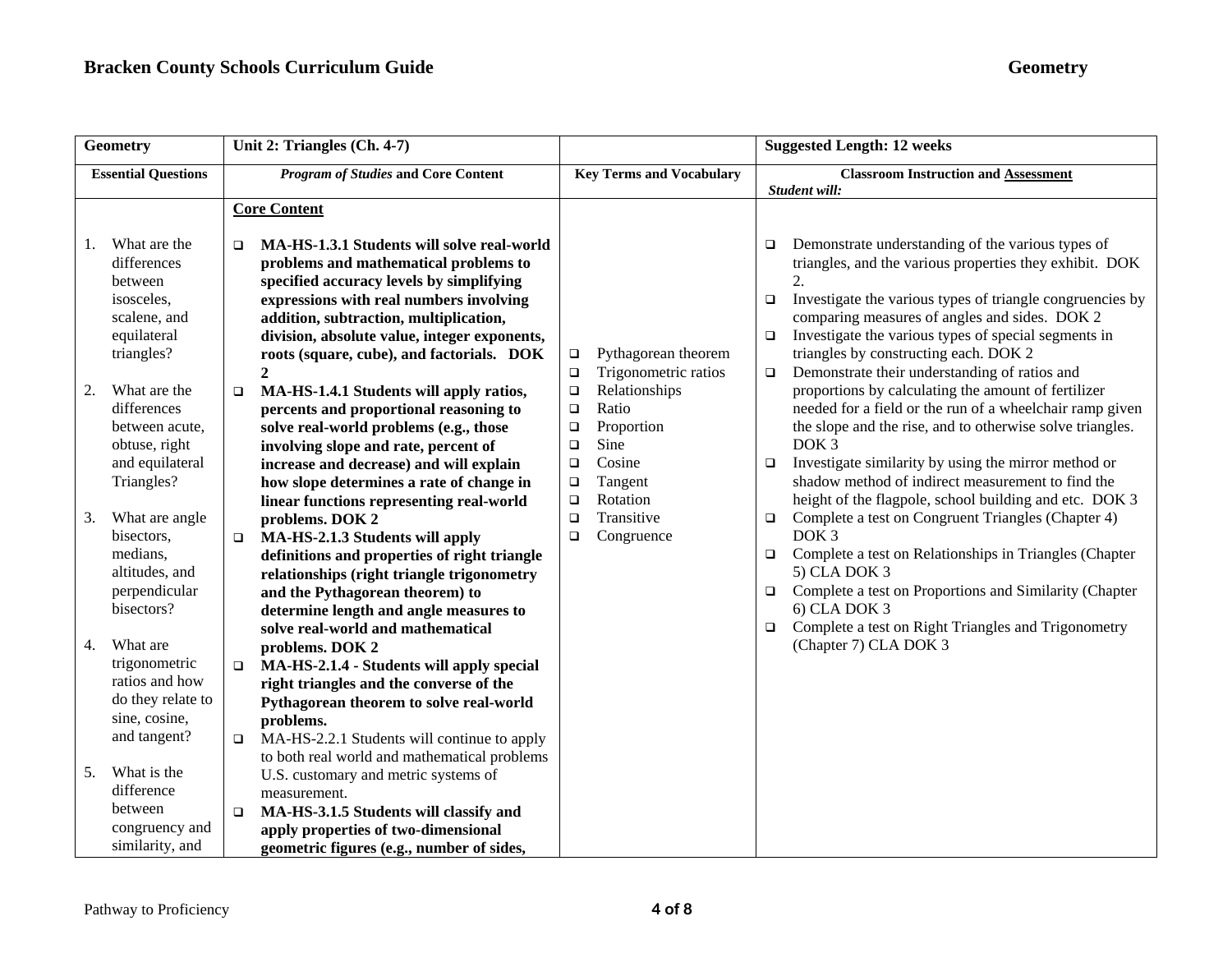| <b>Geometry</b>            |               | Unit 2: Triangles (Ch. 4-7)                |                                                |                                 | <b>Suggested Length: 12 weeks</b>                            |  |
|----------------------------|---------------|--------------------------------------------|------------------------------------------------|---------------------------------|--------------------------------------------------------------|--|
| <b>Essential Questions</b> |               | <b>Program of Studies and Core Content</b> |                                                | <b>Key Terms and Vocabulary</b> | <b>Classroom Instruction and Assessment</b><br>Student will: |  |
|                            | how do they   |                                            | vertices, length of sides, sum of interior and |                                 |                                                              |  |
|                            | relate to     |                                            | exterior angle measures). DOK 2                |                                 |                                                              |  |
|                            | triangles?    | $\Box$                                     | MA-HS-3.1.12 Students will apply the           |                                 |                                                              |  |
|                            |               |                                            | concepts of congruence and similarity to       |                                 |                                                              |  |
| 6.                         | How can       |                                            | solve real-world and mathematical              |                                 |                                                              |  |
|                            | triangles be  |                                            | problems. DOK 3                                |                                 |                                                              |  |
|                            | used to find  | $\Box$                                     | MA-HS-3.1.13 Students will prove triangles     |                                 |                                                              |  |
|                            | indirect      |                                            | congruent and similar.                         |                                 |                                                              |  |
|                            | measurements? | □                                          | MA-HS-3.3.1 Students will apply algebraic      |                                 |                                                              |  |
|                            |               |                                            | concepts and graphing in the coordinate        |                                 |                                                              |  |
|                            |               |                                            | plane to analyze and solve problems (e.g.,     |                                 |                                                              |  |
|                            |               |                                            | finding the final coordinates for a specified  |                                 |                                                              |  |
|                            |               |                                            | polygon, midpoints, betweenness of points,     |                                 |                                                              |  |
|                            |               |                                            | parallel and perpendicular lines, the          |                                 |                                                              |  |
|                            |               |                                            | distance between two points, the slope of a    |                                 |                                                              |  |
|                            |               |                                            | segment). DOK 2                                |                                 |                                                              |  |
|                            |               | □                                          | MA-HS-5.1.7 Students will apply and use        |                                 |                                                              |  |
|                            |               |                                            | direct and inverse variation to solve real-    |                                 |                                                              |  |
|                            |               |                                            | world and mathematical problems.               |                                 |                                                              |  |
|                            |               | □                                          | MA-HS-5.2.1 Students will apply order of       |                                 |                                                              |  |
|                            |               |                                            | operations, real number properties (identity,  |                                 |                                                              |  |
|                            |               |                                            | inverse, commutative, associative,             |                                 |                                                              |  |
|                            |               |                                            | distributive, closure) and rules of exponents  |                                 |                                                              |  |
|                            |               |                                            | (integer) to simplify algebraic expressions    |                                 |                                                              |  |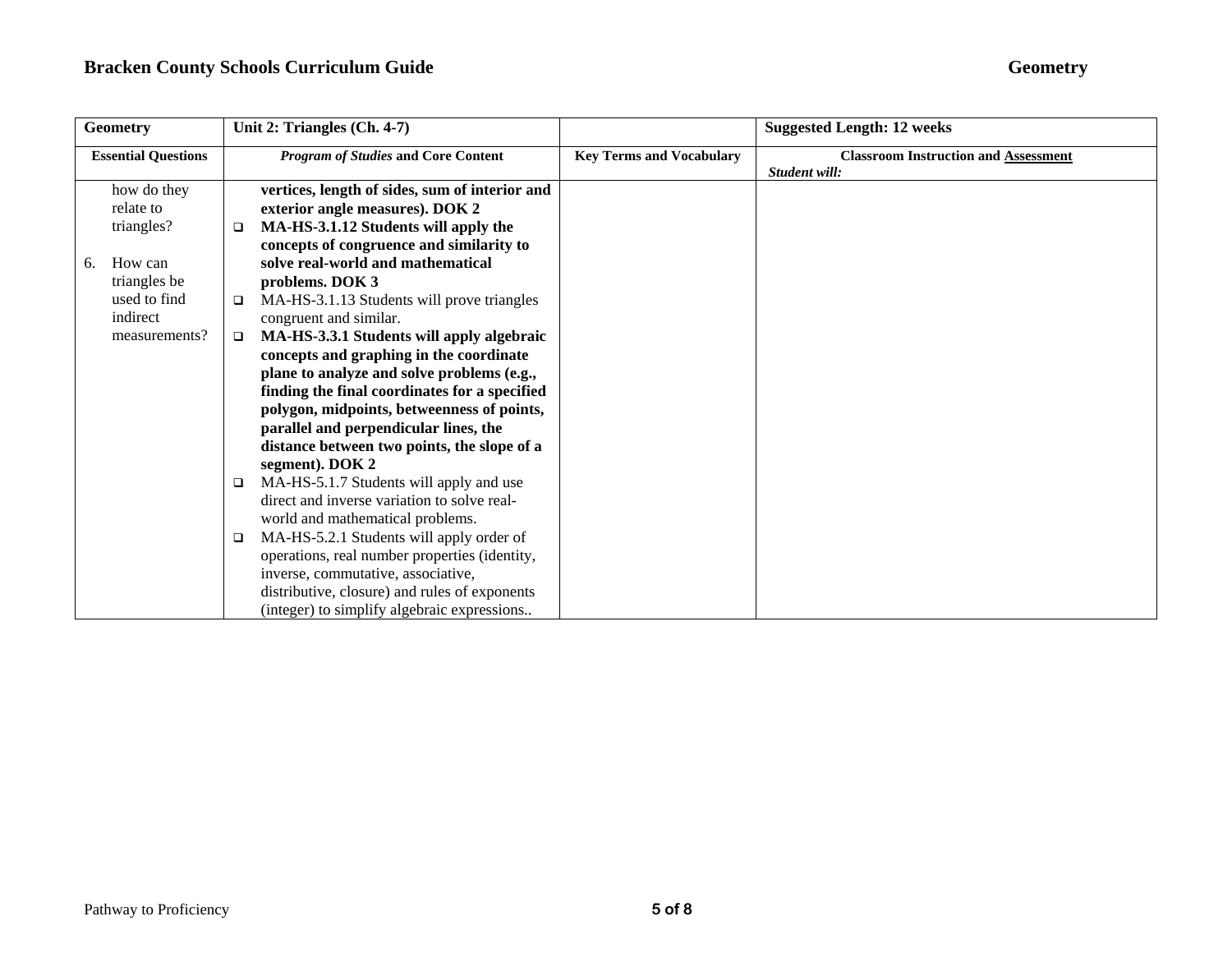| Geometry                                                                                                                                                                                                                                                                                                                                                                                                                                                                         | <b>Unit 3: Quadrilaterals and Circles</b><br>$(Ch. 8-$<br>10)                                                                                                                                                                                                                                                                                                                                                                                                                                                                                                                                                                                                                                                                                                                                                                                                                                                                                                                                                                                                                                                                                                                                                                                         |                                                                                                                                                                                                                                                                                                                                                          | <b>Suggested Length: 9 weeks</b>                                                                                                                                                                                                                                                                                                                                                                                                                                                                                                                                                                                                                                                                                                                                                                                                                                                                                                                                                                                                                                                                                             |
|----------------------------------------------------------------------------------------------------------------------------------------------------------------------------------------------------------------------------------------------------------------------------------------------------------------------------------------------------------------------------------------------------------------------------------------------------------------------------------|-------------------------------------------------------------------------------------------------------------------------------------------------------------------------------------------------------------------------------------------------------------------------------------------------------------------------------------------------------------------------------------------------------------------------------------------------------------------------------------------------------------------------------------------------------------------------------------------------------------------------------------------------------------------------------------------------------------------------------------------------------------------------------------------------------------------------------------------------------------------------------------------------------------------------------------------------------------------------------------------------------------------------------------------------------------------------------------------------------------------------------------------------------------------------------------------------------------------------------------------------------|----------------------------------------------------------------------------------------------------------------------------------------------------------------------------------------------------------------------------------------------------------------------------------------------------------------------------------------------------------|------------------------------------------------------------------------------------------------------------------------------------------------------------------------------------------------------------------------------------------------------------------------------------------------------------------------------------------------------------------------------------------------------------------------------------------------------------------------------------------------------------------------------------------------------------------------------------------------------------------------------------------------------------------------------------------------------------------------------------------------------------------------------------------------------------------------------------------------------------------------------------------------------------------------------------------------------------------------------------------------------------------------------------------------------------------------------------------------------------------------------|
| <b>Essential Questions</b>                                                                                                                                                                                                                                                                                                                                                                                                                                                       | <b>Program of Studies and Core Content</b>                                                                                                                                                                                                                                                                                                                                                                                                                                                                                                                                                                                                                                                                                                                                                                                                                                                                                                                                                                                                                                                                                                                                                                                                            | <b>Key Terms and Vocabulary</b>                                                                                                                                                                                                                                                                                                                          | <b>Classroom Instruction and Assessment</b><br>Student will:                                                                                                                                                                                                                                                                                                                                                                                                                                                                                                                                                                                                                                                                                                                                                                                                                                                                                                                                                                                                                                                                 |
| What properties<br>1.<br>make a<br>quadrilateral<br>different from<br>other geometric<br>figures?<br>What are the<br>2.<br>properties of<br>quadrilaterals?<br>How do the<br>3.<br>various<br>transformations<br>affect the<br>properties of<br>quadrilaterals?<br>What is a<br>4.<br>vector?<br>How does it<br>5.<br>affect the<br>properties of a<br>quadrilateral?<br>What are the<br>6.<br>properties of<br>circles?<br>How do<br>7.<br>transformations<br>on circles differ | <b>Core Content</b><br>MA-HS-3.2.1Students will identify and<br>$\Box$<br>describe properties of and apply geometric<br>transformations within a plane to solve<br>real-world and mathematical problems.<br>DOK <sub>3</sub><br>MA-HS-2.1.3 Students will apply definitions<br>$\Box$<br>and properties of right triangle relationships<br>(right triangle trigonometry and the<br>Pythagorean theorem) to determine length and<br>angle measures to solve real-world and<br>mathematical problems.<br>MA-HS-2.1.4 Students will apply special<br>$\Box$<br>right triangles and the converse of the<br>Pythagorean theorem to solve real-world<br>problems<br>MA-HS-3.1.5 Students will classify and apply<br>$\Box$<br>properties of two-dimensional geometric<br>figures (e.g., number of sides, vertices, length<br>of sides, sum of interior and exterior angle<br>measures).<br>MA-HS-3.1.12 Students will apply the<br>$\Box$<br>concepts of congruence and similarity to<br>solve real-world and mathematical problems.<br>MA-HS-5.1.1 Students will identify multiple<br>$\Box$<br>representations (tables, graphs, equations) of<br>functions (linear, quadratic, absolute value,<br>exponential) in real-world or mathematical<br>problems. | Transformation<br>$\Box$<br>Quadrilateral<br>$\Box$<br>Kite<br>$\Box$<br>Trapezoid<br>$\Box$<br>Parallelogram<br>$\Box$<br>Rhombus<br>$\Box$<br>Rectangle<br>$\Box$<br>Square<br>$\Box$<br>$N-gon$<br>$\Box$<br>Diagonals<br>$\Box$<br>Rotation<br>$\Box$<br>Translation<br>$\Box$<br>Congruence<br>$\Box$<br>Dilation<br>$\Box$<br>Reflection<br>$\Box$ | Investigate the various properties of quadrilaterals by<br>$\Box$<br>comparing angle, side and diagonal measure. DOK 2<br>Classify various types of quadrilaterals and polygons<br>$\Box$<br>based on various properties they exhibit. DOK 2<br>Investigate the various properties of transformations by<br>$\Box$<br>using vectors.<br>Examine how different transformations are used to<br>$\Box$<br>create patterns and problems with similar figures. DOK<br>$\mathcal{D}_{\mathcal{L}}$<br>Investigate the various properties of circles by<br>$\Box$<br>measuring angles formed by chords, secants, and<br>tangents. DOK 3<br>Investigate and classify polygons by creating mobiles or<br>$\Box$<br>other representations that compare/contrast those<br>polygons. DOK 3<br>Demonstrate their understanding of quadrilaterals and<br>$\Box$<br>other polygons by finding angle and side measures.<br>DOK <sub>2</sub><br>Complete a test on Chapter 8 (Quadrilaterals). DOK 3<br>$\Box$<br>Complete a test on Chapter 9 (Transformations). DOK 3<br>$\Box$<br>Complete a test on Chapter 10 (Circles). DOK 3<br>$\Box$ |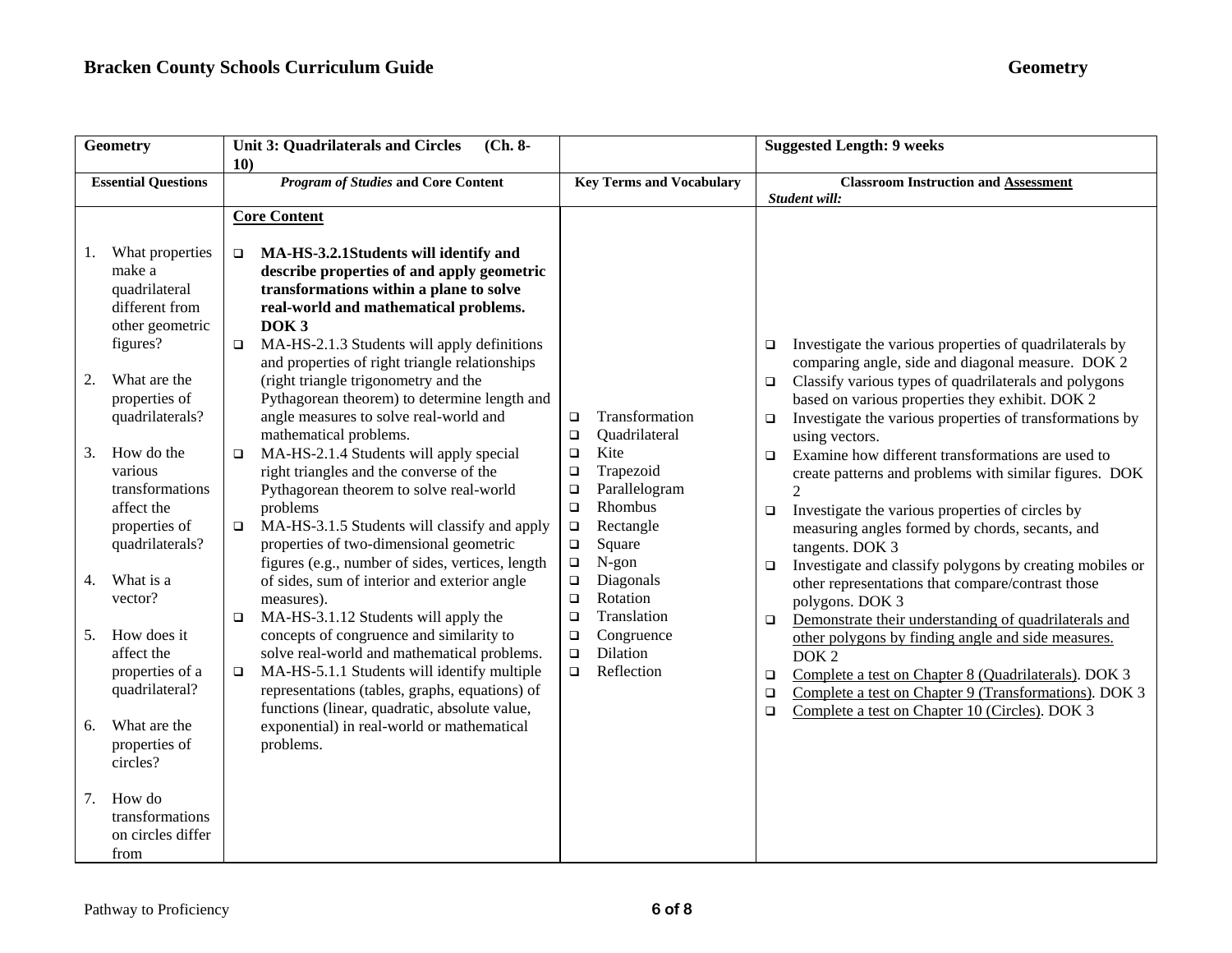| Geometry                                                                                                                                     | <b>Unit 3: Quadrilaterals and Circles</b><br>$(Ch. 8-$<br><b>10</b> |                                 | <b>Suggested Length: 9 weeks</b>                             |
|----------------------------------------------------------------------------------------------------------------------------------------------|---------------------------------------------------------------------|---------------------------------|--------------------------------------------------------------|
| <b>Essential Questions</b>                                                                                                                   | <b>Program of Studies and Core Content</b>                          | <b>Key Terms and Vocabulary</b> | <b>Classroom Instruction and Assessment</b><br>Student will: |
| transformations<br>on polygons?                                                                                                              |                                                                     |                                 |                                                              |
| How do arcs,<br>8.<br>chords, central<br>angles, and<br>inscribed angles<br>behave in<br>circles?                                            |                                                                     |                                 |                                                              |
| What effect do<br>9.<br>reflections,<br>rotations,<br>translations, and<br>dilations have<br>on two and<br>three-<br>dimensional<br>objects? |                                                                     |                                 |                                                              |

| <b>Geometry</b>            | Unit 4: Area and Volume (Ch. 11-12)                |                                 | <b>Suggested Length: 9 weeks</b>                                   |
|----------------------------|----------------------------------------------------|---------------------------------|--------------------------------------------------------------------|
| <b>Essential Ouestions</b> | <b>Program of Studies and Core Content</b>         | <b>Key Terms and Vocabulary</b> | <b>Classroom Instruction and Assessment</b>                        |
|                            |                                                    |                                 | Student will:                                                      |
|                            | <b>Core Content</b>                                |                                 |                                                                    |
| 1. How does one            |                                                    |                                 |                                                                    |
| find the area of a         | MA-HS-2.1.1Students will determine the<br>$\Box$   |                                 |                                                                    |
| figure?                    | surface area and volume of right                   |                                 |                                                                    |
|                            | rectangular prisms, pyramids, cylinders,           |                                 |                                                                    |
| 2. How does one            | cones, and spheres in real-world and               |                                 | Demonstrate their understanding of formulas by finding<br>$\Box$   |
| find the volume of a       | mathematical problems. DOK 2                       |                                 | area, surface area, and volume of prisms, cylinders,               |
| shape?                     | MA-HS-2.1.2 Students will describe how a<br>$\Box$ |                                 | cones, and pyramids. DOK 3                                         |
|                            | change in one or more dimensions of a              |                                 | Investigate the effect on surface area and volume if one<br>$\Box$ |
| 3. How does                | geometric figure affects the perimeter, area       | $\Box$ 2-D                      | of the parameters is changed (length, width, or height).           |
| manipulation of a          | and volume of the figure. DOK 3                    | $3-D$<br>$\Box$                 | DOK <sub>3</sub>                                                   |